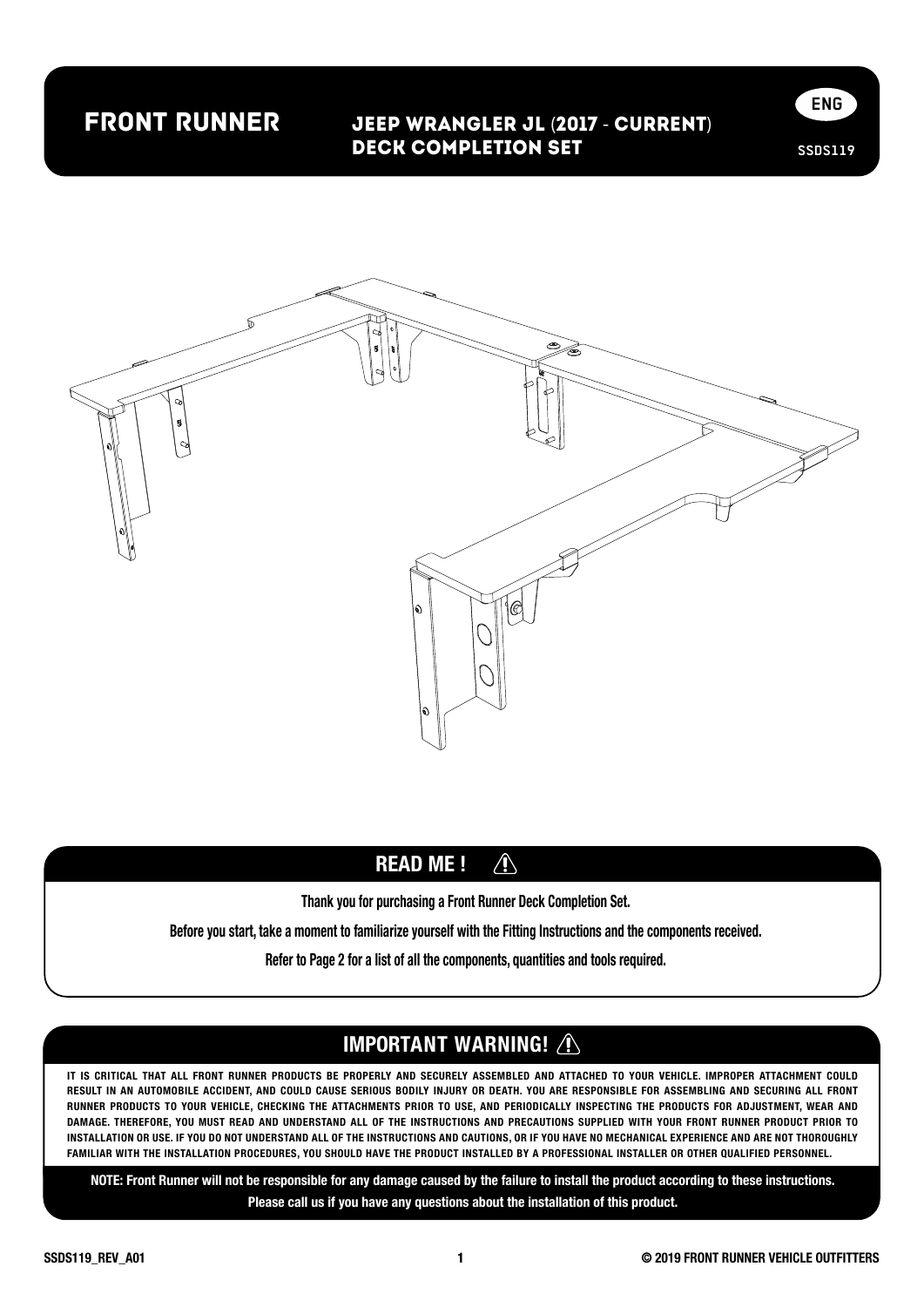### **1** GET ORGANIZED

| <b>IN THE BOX</b> |     |                                               |                     | IN THE BOX |                                 |     |
|-------------------|-----|-----------------------------------------------|---------------------|------------|---------------------------------|-----|
|                   | 2X  | Side Deck 1LH + 1RH                           | 16                  | 1 X        | <b>Front Wing RH</b>            |     |
| 2                 | 2 X | Rear Deck 1LH + 1RH                           | 17                  | 1 X        | <b>Rear Wing RH</b>             |     |
| 3                 | 2 X | Front Face Plate 1LH + 1RH                    | 18                  | 4 X        | <b>Tie Down Plate</b>           |     |
| 4                 | 2 X | Front Wing $1LH + 1RH - (119-R = 110mm Long)$ | 19                  | 4 X        | <b>Rubber Spacer</b>            |     |
| 5                 | 2 X | Rear Side Wing 1LH + 1RH                      | 20                  | 4 X        | <b>Nut Plate</b>                |     |
| 6                 | 2 X | Rear Wing $1LH + 1RH - (119-F = 100$ mm Long) | 21                  | 4 X        | <b>M6 x 25 Countersink Bolt</b> |     |
|                   | 1 X | <b>Rear Support</b>                           | 22                  | 1 X        | <b>Side Deck RH</b>             |     |
| 8                 | 2 X | <b>M6 Cage Nut</b>                            | 23                  | 1 X        | <b>Rear Deck RH</b>             |     |
| 9                 | 2 X | <b>M6 x 30 Countersink Screw</b>              |                     |            |                                 |     |
| 10                | 2 X | <b>M6 Finishing Washer</b>                    |                     |            |                                 |     |
| 11                | 4 X | 37mm Laser Cut Carabiner                      | <b>TOOLS NEEDED</b> |            |                                 |     |
| 12                | 12X | M6 x 20 Hex Bolt                              |                     |            |                                 |     |
| 13                | 12X | <b>M6 SS Spring Washer</b>                    |                     |            |                                 |     |
| 14                | 12X | M6 x 19 x 1SS Flat Washer                     |                     |            |                                 |     |
| 15                | 4 X | M6 x 12 Button Head Bolt                      |                     |            | T30<br>10 <sub>mm</sub>         | 4mm |

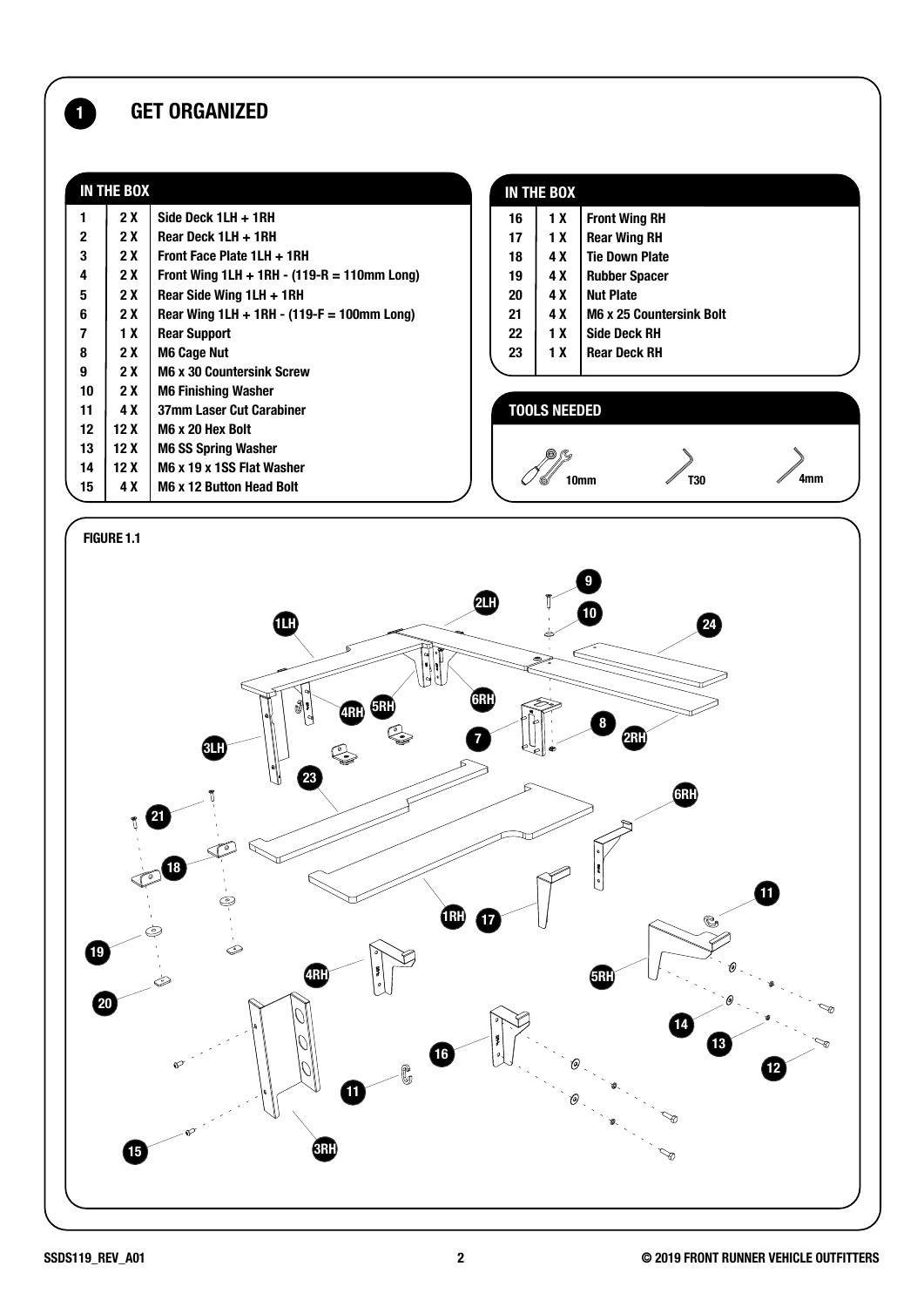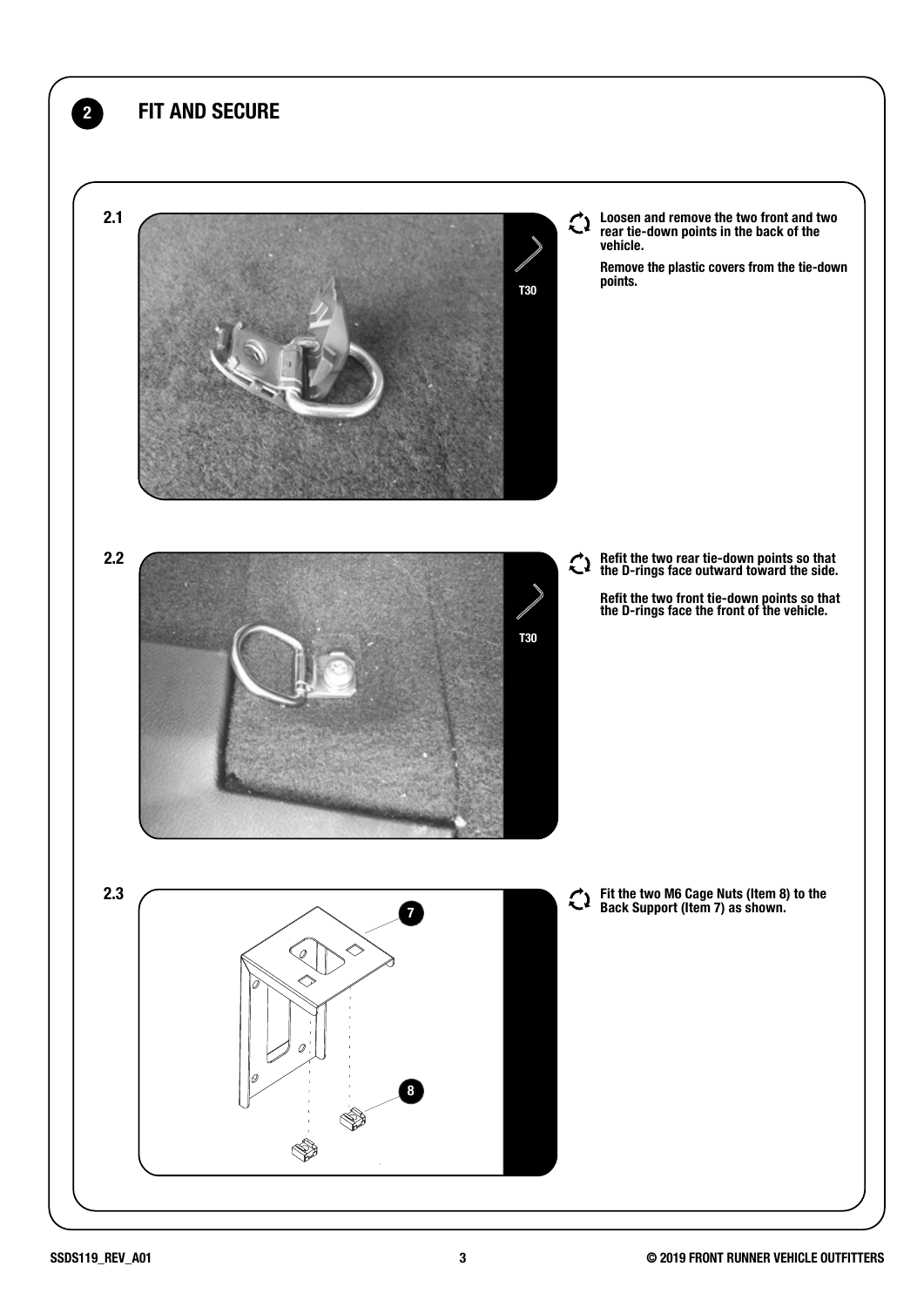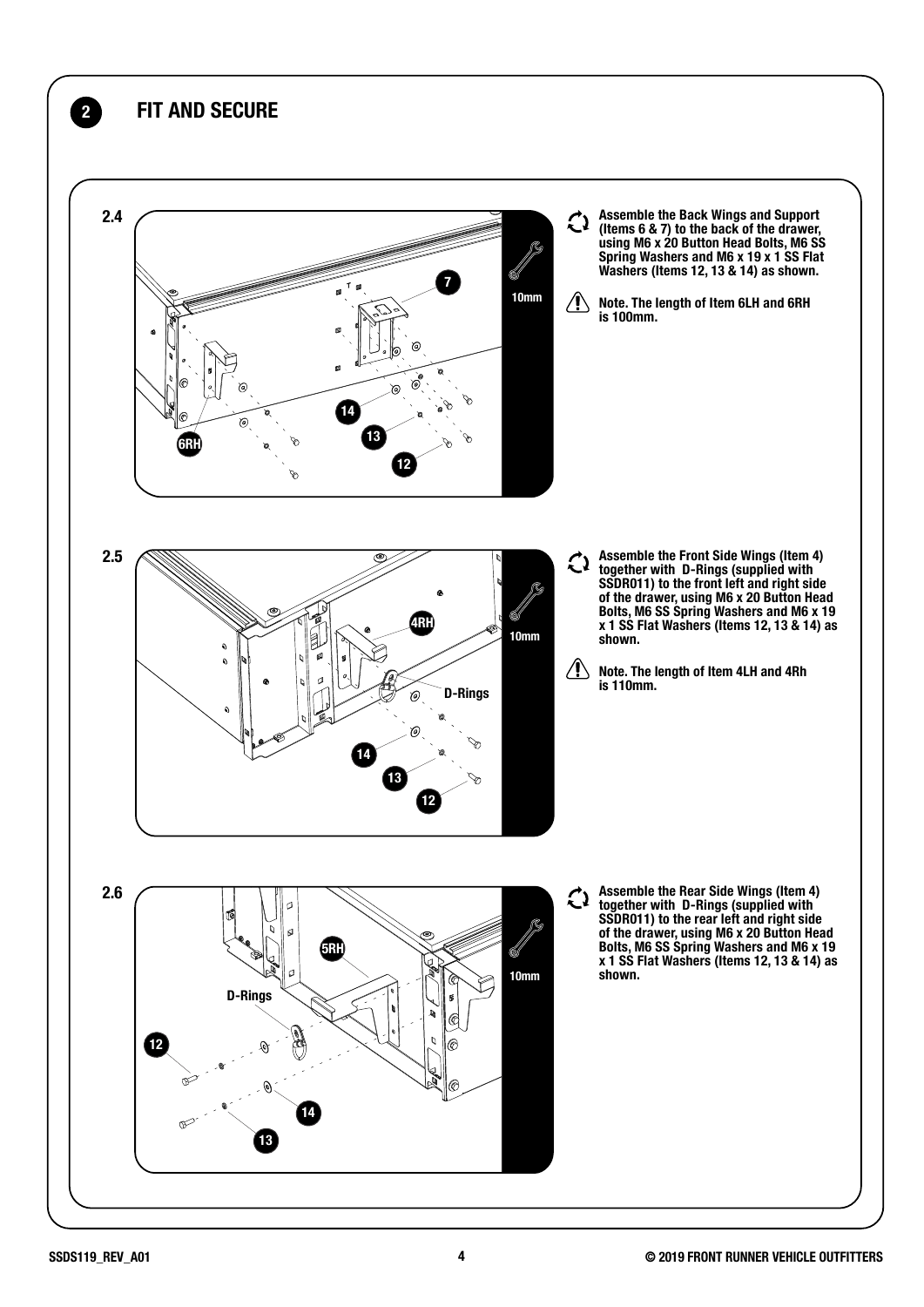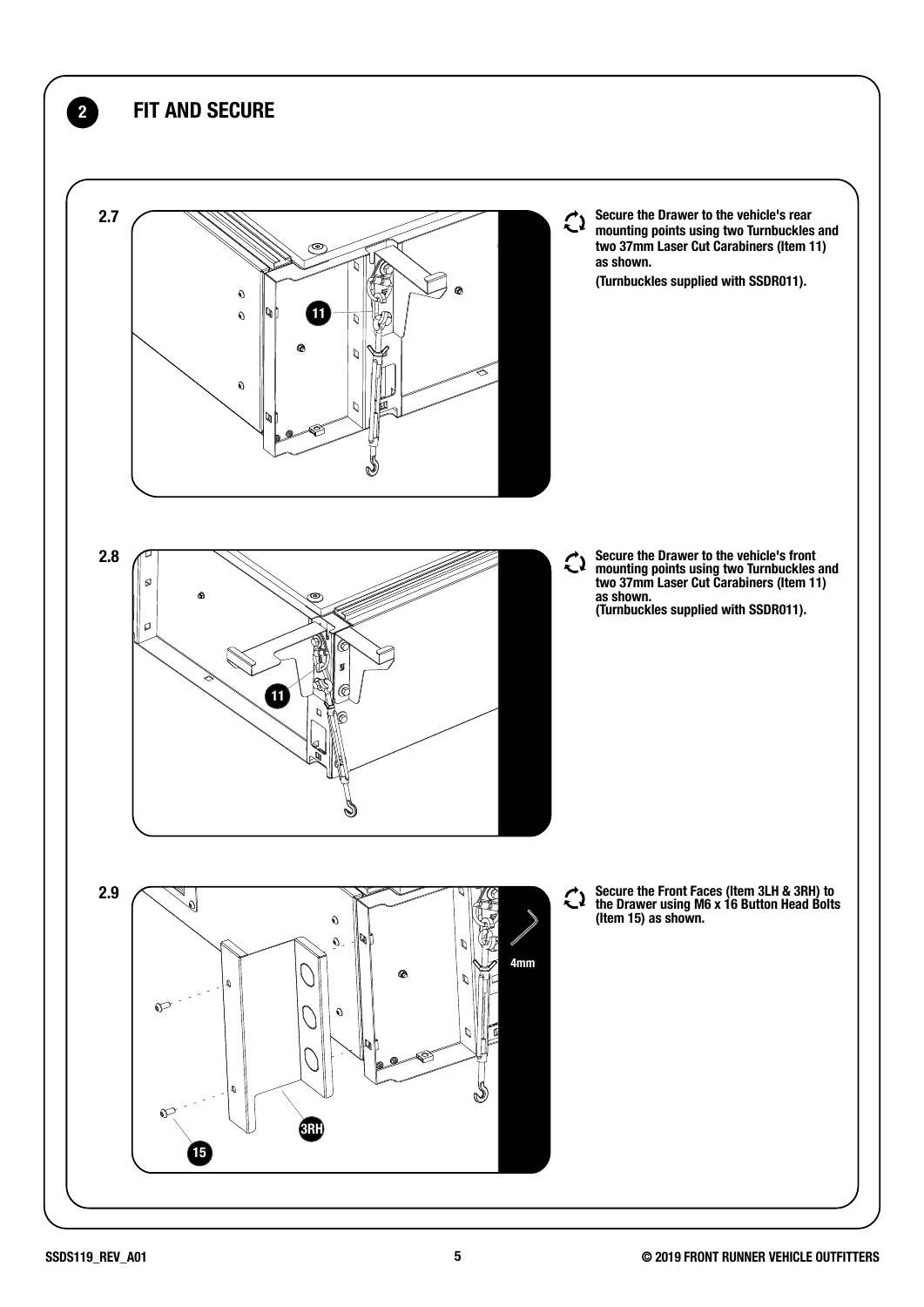